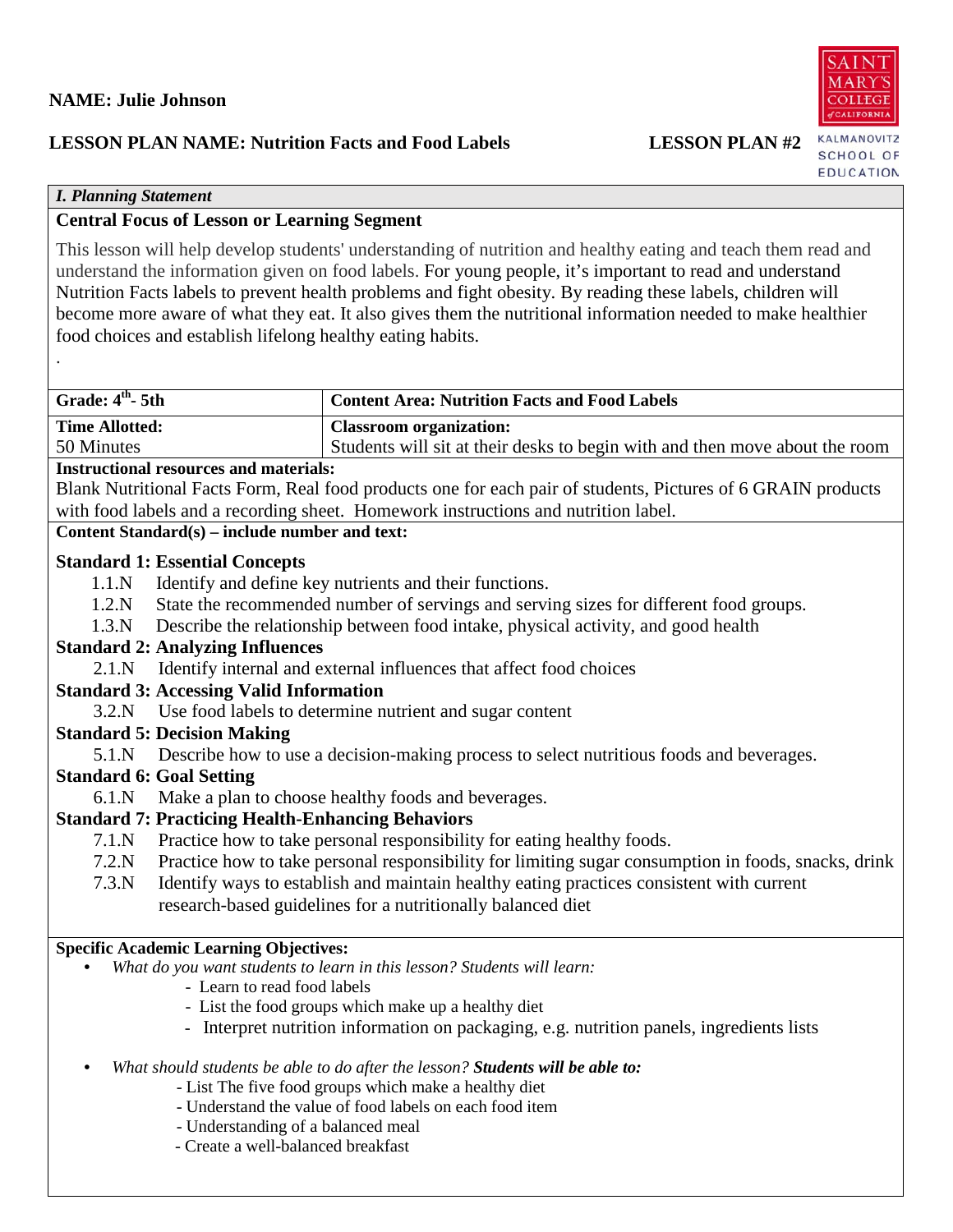#### **Prerequisites:**

- *What prior academic learning and prerequisite skills do students need for this lesson?*  An understanding of the five food groups. Knowledge of the nutrients in foods and how our bodies need a balance meal to grow and get strong*.*
- *How will you determine whether students have these?* Previous lessons have provided students with this knowledge. When children have a good deal of experience and begin to form some ideas, they need to step back from their hands-on investigative work, review and reflect on what they have done, and bring together data/ideas and formulate patterns and relationships
- *How will you connect to students' assets, including everyday experiences, cultural and language backgrounds and practices, and interests?*

Developing an in-depth understanding of each learner can be accomplished by developing student learning profiles to capture learning identity of all students. Work to make each lesson meaningful to all students. Adopt a student-centered approach to instruction increase opportunities for student engagement, which then helps everyone more successfully achieve the course's learning objectives

#### **(If Applicable) Key ELD Standard(s):**

# **Academic Language:**

# **Academic language demands:**

• *What academic language is used in the lesson? (language functions, vocabulary/symbols, syntax and discourse)* Listening along with student being able to evaluate, describe, and identify the information they will be learning. Another key language demand will be speaking out loud to a partner, table group, or entire class. Students will define vocabulary words and connect to the instructions. Students will need to describe what nutrition is and how they can make good nutritional choices.

# **Academic language supports:**

- *Identify the specific strategies/tasks/language supports used before and during the lesson to help all students meet the language demands.* 
	- Provide a brief overview of the content material being presented
	- Make available scaffolding and extension options to build on previous learning
	- Provide students with the definitions and model sentences for all vocabulary words
	- Stop and summarize Identify important concepts
	- Maintain eye contact to engage in active listening

# **Accommodations (to ensure all students have access to the curriculum):**

*• Describe your instructional strategies and planned supports for:*

 *• individual and/or groups of students who are learning English*

- -Direct/indirect modeling of English language structures and conventions with corrective feedback -Decoding simple reading passages
- -Daily language lessons in writing, spelling, and grammar that are connected to the related readings of the content curriculum, not taught as isolated and unrelated skills
- -Giving students an amount of "wait time" to interpret information or to process questions related to content is encouraged before demanding a response.
- *individual and/or groups of students who have special needs*
	- -Extended time to complete assessments will be provided for those students who need that time, or who are guaranteed that time per I.E.P.s or 504 plans.
	- -Summarizing, paraphrasing, and notes will be provided for those students who struggle with reading comprehension and written expression, or those who are guaranteed those accommodations per I.E.P.s or 504 plans.
	- -Proficiency of a specific skill/concept will be appropriate alternative assessments for those students whose multiple intelligences have large weaknesses in reading comprehension and written expression
	- -Use *negotiating of meaning* to provide ways to express needs, ideas, thoughts, and intentions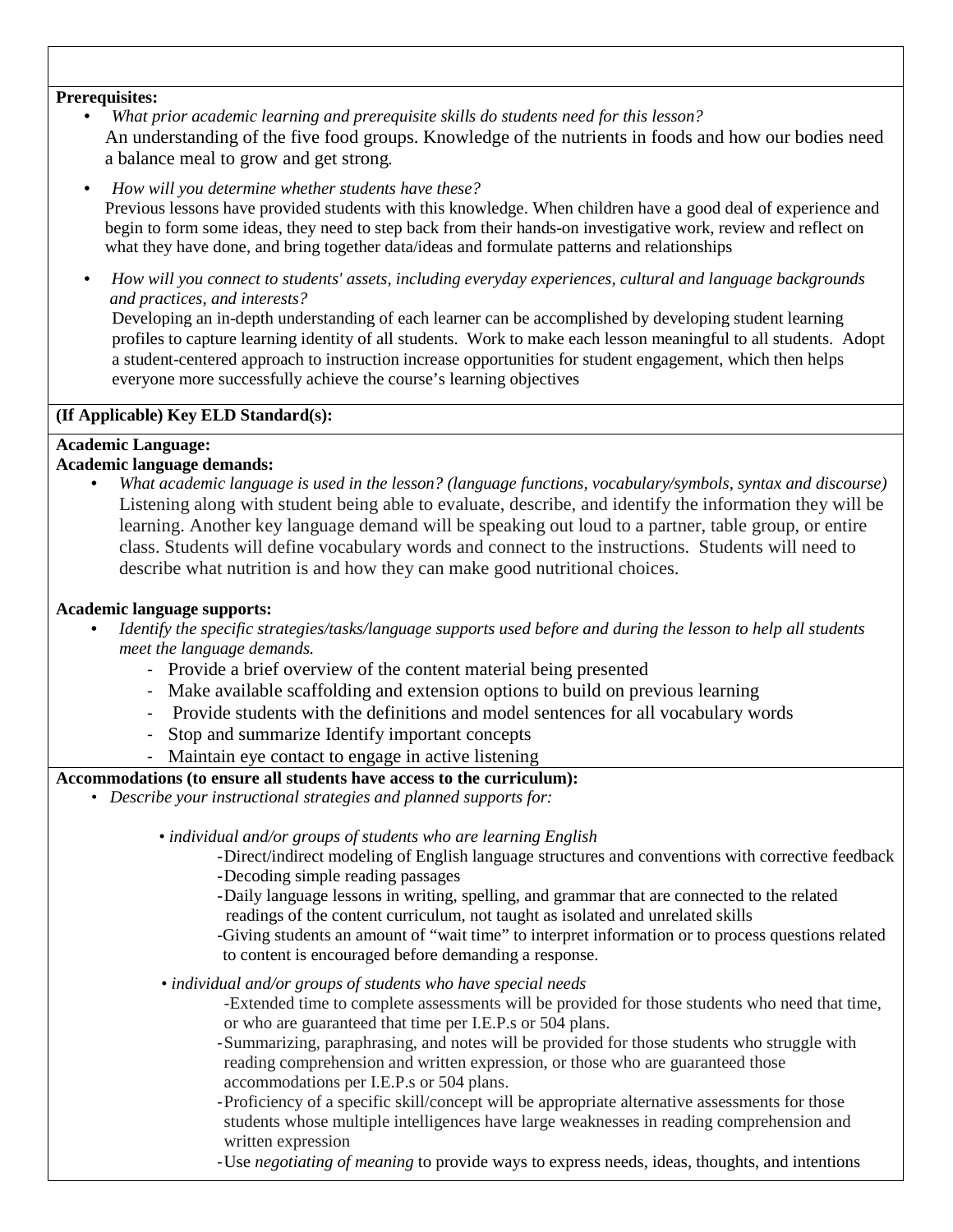#### **Assessment:**

- *Describe your planned formal and informal assessments.* On Going INFORMAL ASSESSENT will take place with the list of questions teacher asks while activity is going on. There will be no formal assessment given for this lesson
- *How will your assessment(s) provide evidence of student learning?* Informal assessment will be given through evaluation of student's participation in food label identification*.* I will be able to identify students who may not be grasping the value of reading a food label*.*
- *Describe any adaptations of your assessments for:*
	- *individual and/or groups of students who are learning English?*

-Giving students an amount of "wait time" to interpret information or to process questions related to content is encouraged before demanding a response.

*• individual and/or groups of students who have special needs?*

-Extended time to complete assessments will be provided for those students who need that time, or who are guaranteed that time per I.E.P.s or 504 plans.

| <b>II. Instructional Sequence</b> |                                                                                                                                                                                                                                                                                                                                                                                                                                                             |
|-----------------------------------|-------------------------------------------------------------------------------------------------------------------------------------------------------------------------------------------------------------------------------------------------------------------------------------------------------------------------------------------------------------------------------------------------------------------------------------------------------------|
| <b>Time</b>                       | Set or introduction:                                                                                                                                                                                                                                                                                                                                                                                                                                        |
|                                   | How will you begin the lesson? How will you present a problem or question, engage and motivate learners,                                                                                                                                                                                                                                                                                                                                                    |
| 15                                | connect to prior experience, activate prior knowledge and/or share learning outcomes?                                                                                                                                                                                                                                                                                                                                                                       |
| mins                              | Show children the selection of products/product packages.                                                                                                                                                                                                                                                                                                                                                                                                   |
|                                   | Talk about the packaging.<br>$\bullet$                                                                                                                                                                                                                                                                                                                                                                                                                      |
|                                   | Which packaging do you like? Why?<br>$\bullet$                                                                                                                                                                                                                                                                                                                                                                                                              |
|                                   | What is on the packaging?                                                                                                                                                                                                                                                                                                                                                                                                                                   |
|                                   | What do food labels tell us?                                                                                                                                                                                                                                                                                                                                                                                                                                |
|                                   | Do you look at food labels?                                                                                                                                                                                                                                                                                                                                                                                                                                 |
|                                   | Hand out the products/product packaging so each pair has one to share. Ask them to look at the<br>ingredients. Ask students to name the first one or two ingredients in their food. Explain that the largest<br>amount of the ingredients is listed first in products. Ask the children to look at the back of pack<br>nutrition information.<br>Hand out a blank Nutrition Facts form to each student. Explain that they will be filling out this form for |
|                                   | their product.<br>Locate the Nutrition Facts label for your food item(s).                                                                                                                                                                                                                                                                                                                                                                                   |
|                                   | Question them: What can you see listed? (e.g. energy, fat, carbohydrate)                                                                                                                                                                                                                                                                                                                                                                                    |
|                                   |                                                                                                                                                                                                                                                                                                                                                                                                                                                             |
|                                   | Find the Serving Size and Servings Per Container. Remember: all of the nutrition information on the<br>label is based on one serving of the food. A package of food often has more than one serving!                                                                                                                                                                                                                                                        |
|                                   | Find the calories. They are the "fuel" our bodies need for our daily activities.<br>The calories listed are for one serving. Tell the students that many people don't even realize how many<br>servings they are eating<br>Remind young people that for the most part calories are good.                                                                                                                                                                    |
|                                   |                                                                                                                                                                                                                                                                                                                                                                                                                                                             |
|                                   | Explain to the children that they are going to do an activity to explore the different foods or food<br>packages in the room in more detail.                                                                                                                                                                                                                                                                                                                |
|                                   | <b>Developing Content/Body of Lesson:</b>                                                                                                                                                                                                                                                                                                                                                                                                                   |
| 15<br>mins                        | What learning tasks and instructional strategies will you use in the main part of the lesson? How will the lesson<br>unfold? What if students finish early or are not finished?                                                                                                                                                                                                                                                                             |
|                                   | Each table will be given pictures of 6 GRAIN products with food labels. Explain to the children that<br>they are going to choose three wheat-based products and three non-wheat based products and record<br>the first/main ingredient, what ingredient provides them with energy? What are the total carbohydrates                                                                                                                                         |